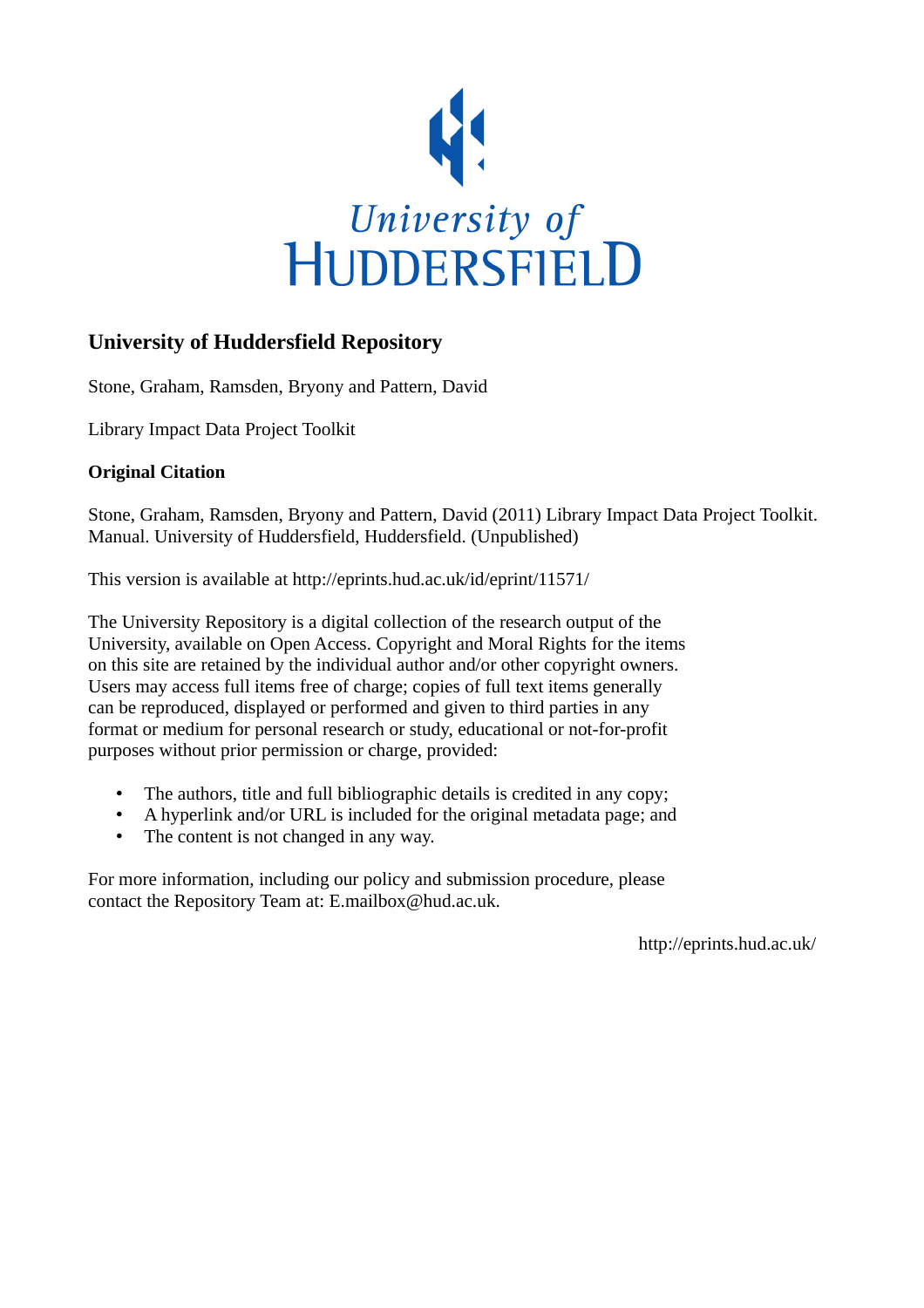

# Library Impact Data Project Toolkit



















This work is licensed under a **Creative Commons Attribution 3.0 Unported License**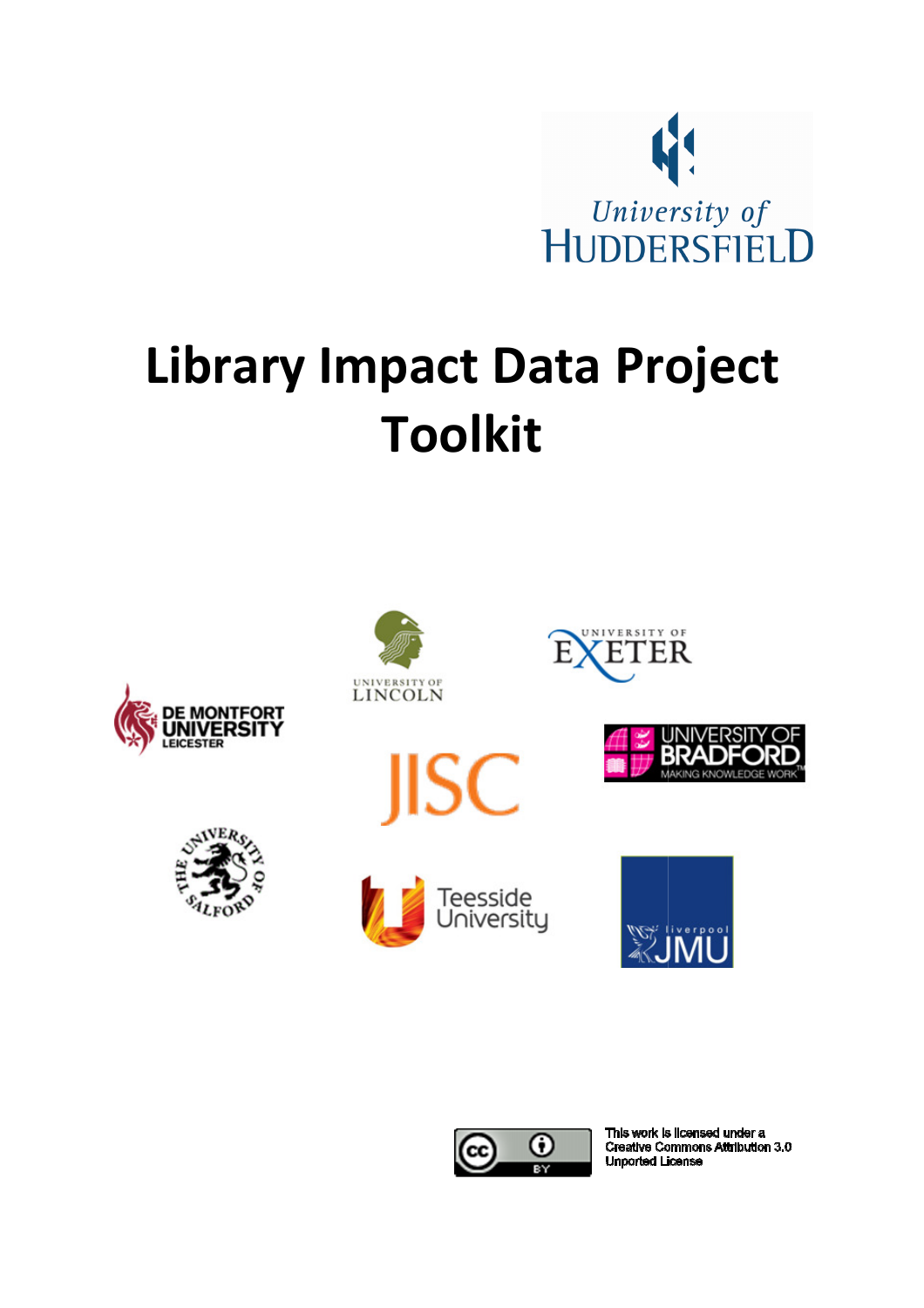# Library Impact Data Project Toolkit

The Library Impact Data Project, which is part of the JISC Activity Data programme sought to prove the hypothesis that:

## There is a statistically significant correlation across a number of universities between library activity data and student attainment

The project ran from February – May 2011 and involved the following institutions project:

- University of Bradford
- De Montfort University
- University of Exeter
- University of Huddersfield
- University of Lincoln
- Liverpool John Moores University
- University of Salford
- Teesside University

The aim of this project is to prove a statistically significant correlation between library usage and student attainment. By identifying subject areas or courses which exhibit low usage of library resources, service improvements can be targeted. Those subject areas or courses which exhibit high usage of library resources can be used as models of good practice.

Further discussion on the projects results and a complete set of anonymised data can be found on the project blog: http://library.hud.ac.uk/blogs/projects/lidp/

One of the outcomes of the project was to provide a toolkit to assist other institutions who may want to test their own data against this hypothesis. The toolkit aims to give general guidelines about:

- 1. Data Requirements
- 2. Legal Issues
- 3. Analysis of the Data
- 4. Focus Groups
- 5. Suggestions for Further Analysis
- 6. Release of the Data

LIDP data has been made available under the Open Data Commons Attribution License http://opendatacommons.org/licenses/by/1.0/

If you have used this toolkit to look at your data, we ask you to share your data too. Please let us know and we will link to it from the project blog.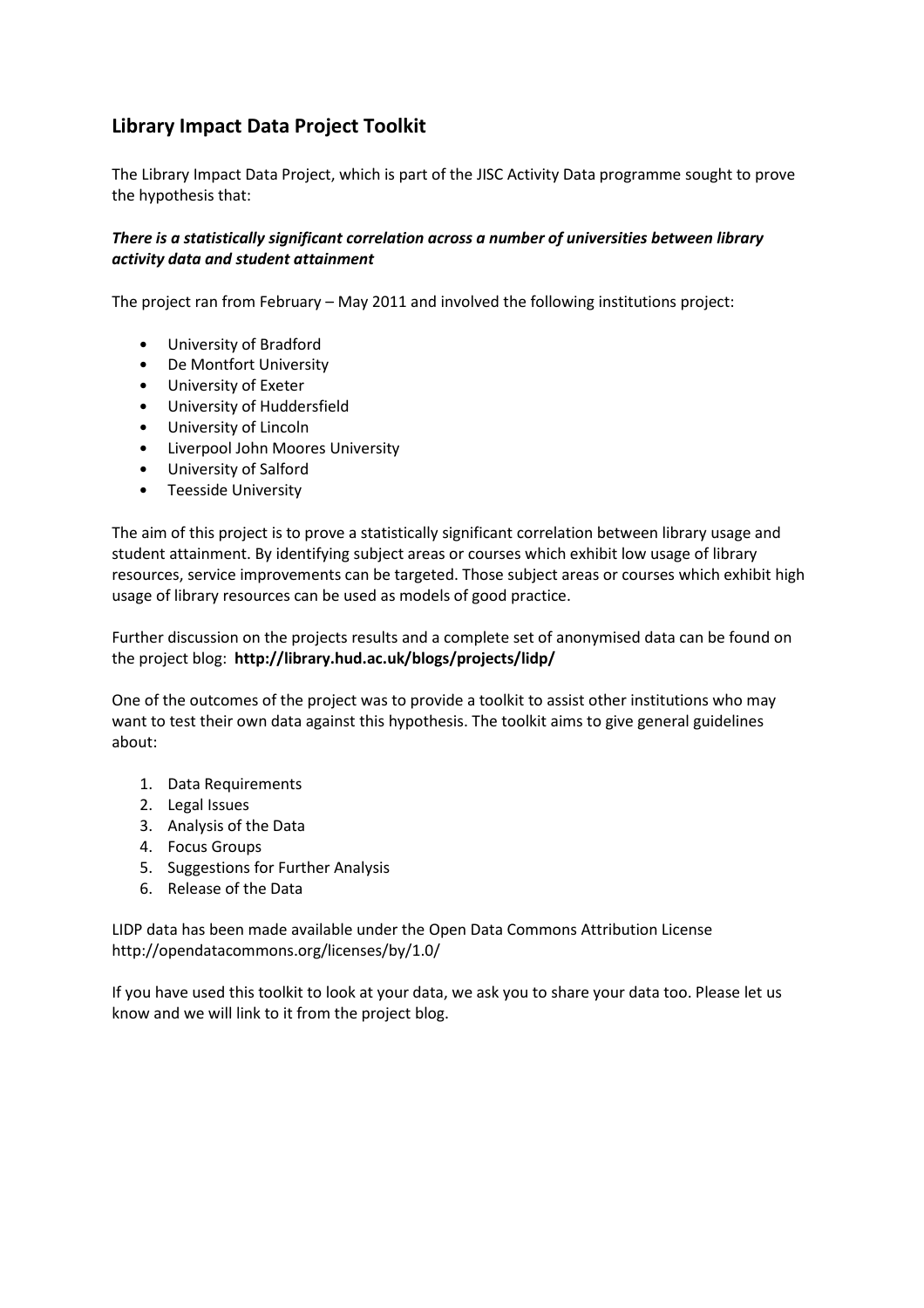## 1. Data Requirements

The following is a list of requirements we made of our collaborators. Requirements will vary according to your own institution and the depth of analysis you wish to conduct. The minimum requirements for your data following the processes detailed here would be the items in bold.

For a specific academic year (e.g. 2009/10), extract details for each graduating student i.e.

| academic year of graduation                                            | 2009/10<br>e.g.                                       |  |
|------------------------------------------------------------------------|-------------------------------------------------------|--|
| course title                                                           | Software Development                                  |  |
| length of course in years                                              | 3                                                     |  |
| type of course                                                         | post grad                                             |  |
| grade achieved                                                         | 2:1                                                   |  |
| school/academic department                                             | <b>School of Computing &amp; Maths</b>                |  |
| number of items borrowed from library                                  | e.g.                                                  |  |
| either the total number borrowed by<br>٠<br>that student               | 50 items during the 3 years of the course             |  |
| or separate values for each academic<br>year                           | 11 items in 2007/8, 16 in 2008/9 and 23<br>in 2009/10 |  |
| number of visits to the library                                        |                                                       |  |
| either the total number of visits by that<br>student                   |                                                       |  |
| or separate values for each academic<br>year                           |                                                       |  |
| number of logins to e-resources (or some other                         |                                                       |  |
| measure of e-resource usage)                                           |                                                       |  |
| either the total number of logins made<br>$\bullet$<br>by that student |                                                       |  |
| or separate values for each academic<br>year                           |                                                       |  |

You may also wish to consider analysing other data not listed here, such as network logins. LIDP research centred around undergraduate students, so if it is possible to extract their data independently of other students, course type would not be needed. Similarly, the length of course would not be required if all honours courses can be extracted automatically. Year of graduation would only be necessary if you intend to produce longitudinal analysis across different intakes of students.

## **Notes**

- As per the UK Data Protection Act, the extract shouldn't include information that identifies, or could be used to identify, a named individual (e.g. their name or a campus network ID).
- Ideally, the data extract should be in an Excel-readable format, to aid preparation and ease of transfer to SPSS/PASW for analysis.

Once data has been successfully extracted, it will need to be prepared for use in the analytical software (see section on SPSS/PASW).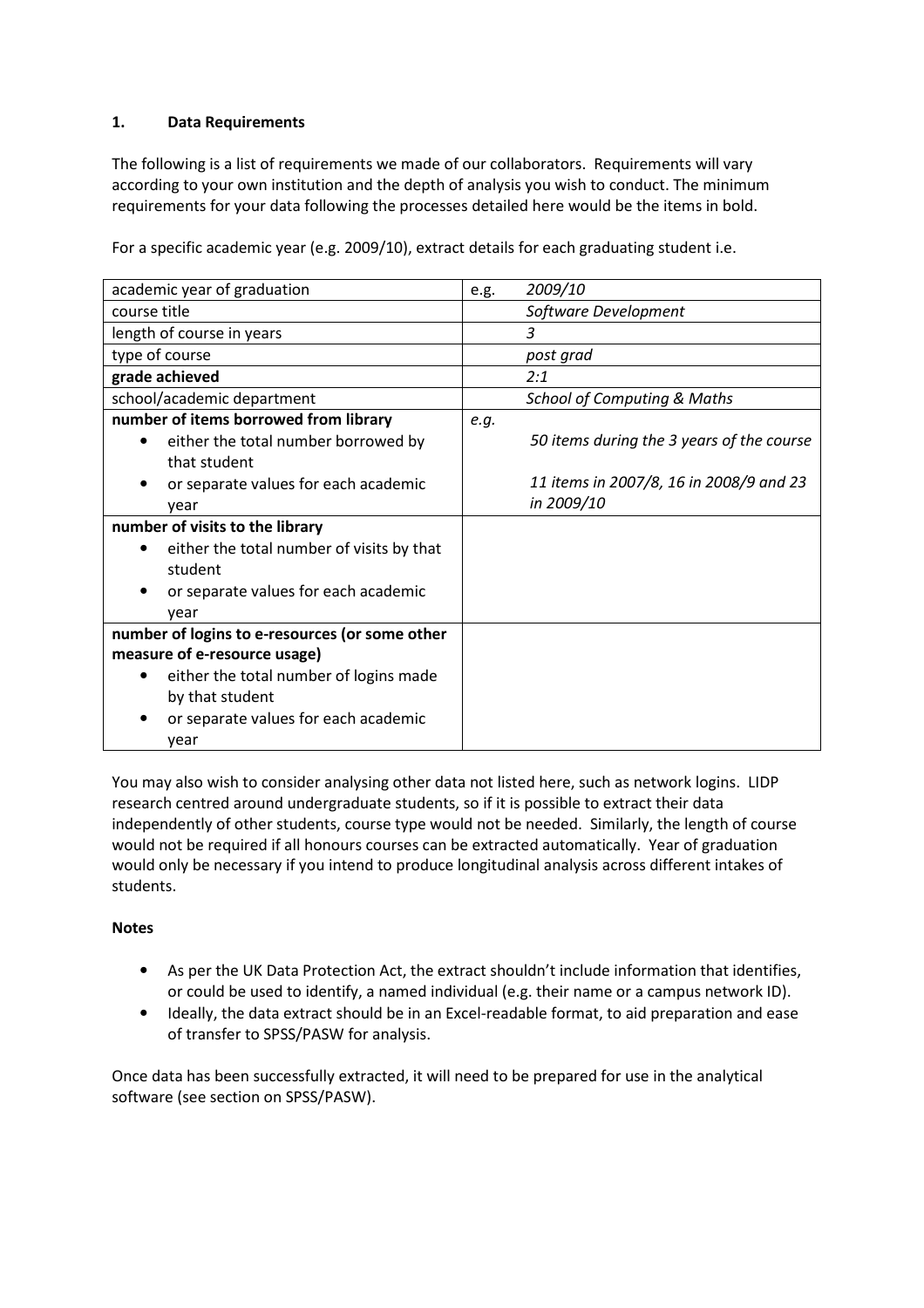## 2. Legal Issues

One of the big issues for the project was to ensure we were abiding to legal regulations and restrictions, and continue to do so. You should ensure you discuss privacy issues with your institute's legal advisor, records manager and/or ethics committee. As detailed earlier we made efforts to ensure there is:

- full anonymisation of both students and universities so that neither can be identified via the data. We contacted JISC Legal prior to data collection to confirm our procedures were appropriate, and additionally liaised with our Records Manager and the University's legal advisor.
- We have excluded any small courses in public reports or open access release to prevent identification of individuals i.e. where a course has less than 35 students and/or fewer than 5 of a specific degree level.
- To notify library and resource users of our data collection. We referred to another data project, EDINA, which provides the following statement for collaborators to use on their webpages:

"When you search for and/or access bibliographic resources such as journal articles, your request may be routed through the UK OpenURL Router Service (openurl.ac.uk), which is administered by EDINA at the University of Edinburgh. The Router service captures and anonymises activity data which are then included in an aggregation of data about use of bibliographic resources throughout UK Higher Education (UK HE). The aggregation is used as the basis of services for users in UK HE and is made available to the public so that others may use it as the basis of services. The aggregation contains no information that could identify you as an individual."

http://edina.ac.uk/projects/docs/Appendix\_D\_How\_to\_inform\_your\_users\_about\_data\_processing. pdf

Focus groups have also been conducted with a briefing and a consent form to ensure participants are fully aware of data use from the group and of their anonymisation and advising them that they can leave the group at any point (see section on focus group guidelines).

## 3. SPSS/PASW Analysis of Data

## Preparation of data

Data should be readied for use in the software by modifying it slightly. Degree results should be changed to represent a single digit number e.g. a first class degree is 1, an upper second class degree is 2, lower second class 3, and so on, so that each student can be easily identified as belonging to a specific group of results in the software. SPSS/PASW can only deal with the degree data if it follows a numerical sequence, rather than based on text: it will reject any text it finds, so any listing of fail or ordinary degree result should also be modified to be represented numerically.

## Analysis process

Choice of test is very much dependent on what form the data takes. For the tests used on LIDP data, there would need to be:

- The final degree result i.e. honorary and ordinary degrees. Passes and fails and any other non-honorary system would potentially be problematic for this technique, as there wouldn't be enough variation in results. Ideally it would include 3 or more variants of results for grouping data.
- Usage information in numerical format.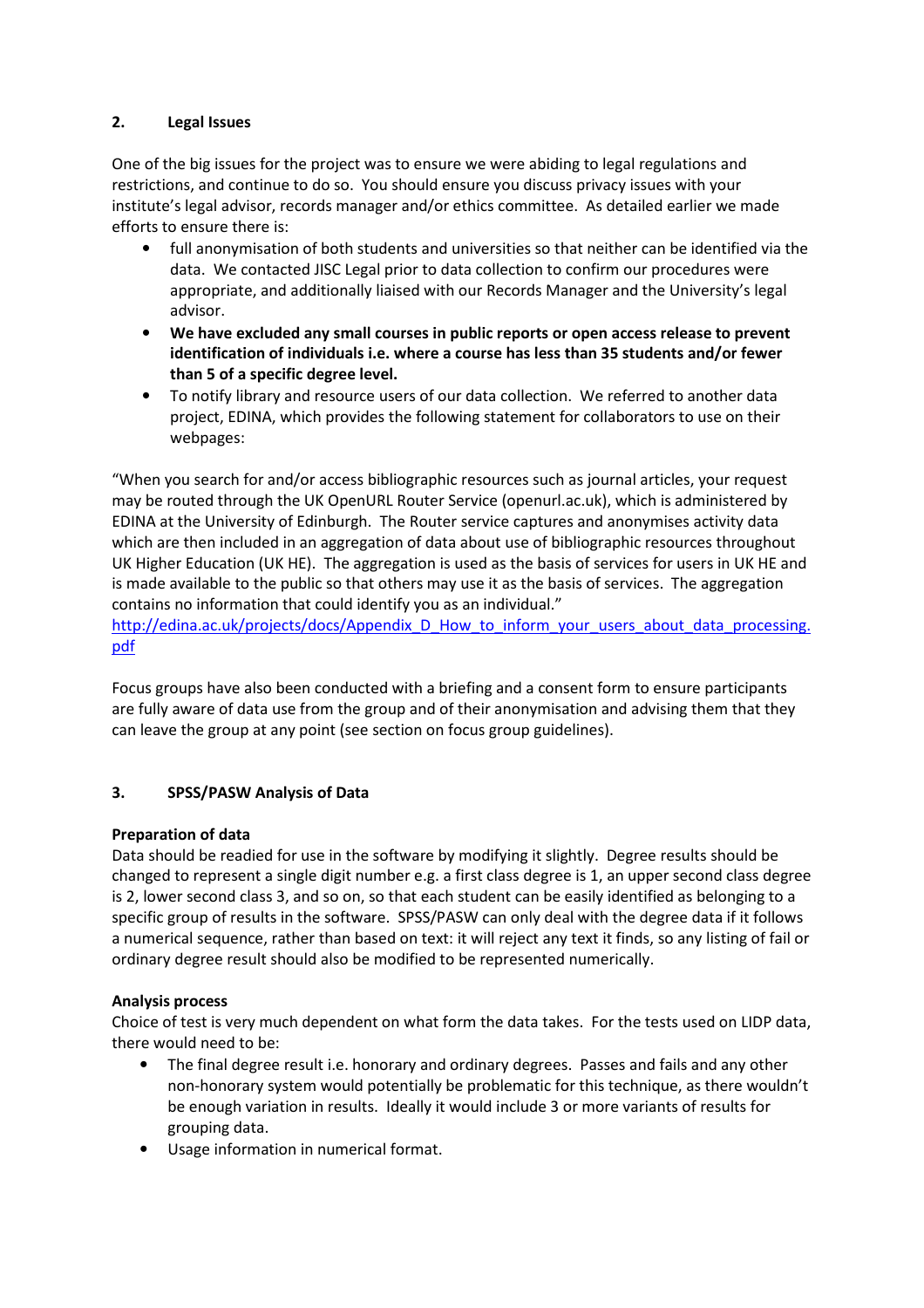Analysis is based on specifically locating differences between groups of students (i.e. by degree result) in their resource usage. The analysis process incorporates several tests, used either to prove the data follows a specific pattern and thus the appropriateness of later tests, or to measure data for differences. All applicable tests are measured for significance at a 5% value (p<0.05) unless otherwise stated.

- 1. Kolmogorov-Smirnov test: used to prove the data is not normally distributed. Normal distribution follows the famous bell curve shape which when charted shows a peak in the centre. If data is normally distributed, an alternative test is required for analysis.
- 2. Kruskal-Wallis (KW) test: indicates that there are differences between groups (i.e. degree results). The test will not, however, indicate where differences lie. Additionally, it will indicate a difference when only one group shows different results to the others.

| <b>Ranks</b>      |               |      |           |  |
|-------------------|---------------|------|-----------|--|
|                   | Degree result | N    | Mean Rank |  |
| e resources total | First class   | 438  | 2262.26   |  |
|                   | Upper second  | 1472 | 2045.53   |  |
|                   | Lower second  | 1250 | 1727.16   |  |
|                   | Third class   | 316  | 1288.74   |  |
|                   | Ordinary      | 207  | 1043.44   |  |
|                   | Total         | 3683 |           |  |

|  | Test Statisticsb,c |
|--|--------------------|
|--|--------------------|

|                  |                         |             | e resources<br>total |
|------------------|-------------------------|-------------|----------------------|
| Chi-square       |                         |             | 339.637              |
| I df             |                         |             | 4                    |
| Asymp. Sig.      |                         |             | .000                 |
| Monte Carlo Sig. | Sig.                    |             | .000 <sup>a</sup>    |
|                  | 99% Confidence Interval | Lower Bound | .000                 |
|                  |                         | Upper Bound | .000                 |

a. Based on 10000 sampled tables with starting seed 1487459085.

b. Kruskal Wallis Test

c. Grouping Variable: Degree result

Both the test's resulting chi-square value and significance levels must be at an appropriate level to prove that the test indicates differences between degree results in the data being analysed. While we can make a fair conclusion about whether there is a difference between usage using the mean ranks (see the ranks in the table above), it must be proven to be a statistically significant difference. The tables above indicate differences between e-resource usage in each degree result, with a very large chi-square value much higher than the required critical value for a significant result (a sample chi-square value table can be found at http://people.richland.edu/james/lecture/m170/tblchi.html). The significance level is very close to zero, and is supported by the Monte Carlo significance (see below for further information on the Monte Carlo estimate), indicating minimal likelihood of the critical value occurring by chance.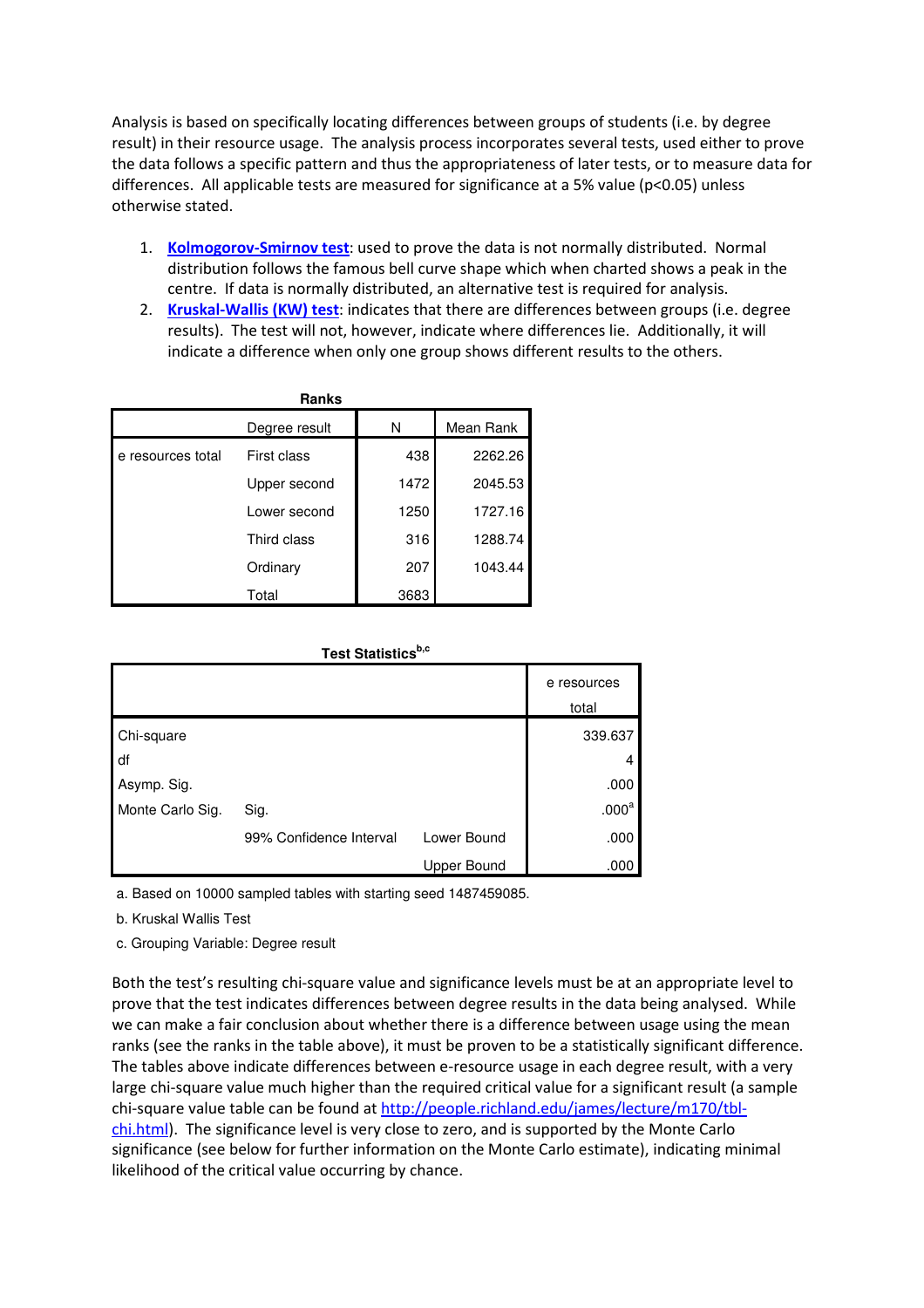3. Graphical representation: a boxplot is used to assess which degree result comparisons are appropriate or of interest. The boxplot will indicate if the KW test is showing a difference because of one group. Assessment for selecting differences/similarities to analyse should be based primarily on the central 50% (i.e. the box itself) and the median value (the dark black line within the box).



- 4. Mann-Whitney (MW) test: based on choices from the boxplot, this test is conducted on a limited number of comparisons to test whether there are differences between specific degree results. The more comparisons are conducted, the stronger the significance required to validate the results i.e. 3 tests based originally on 5% significance would require a significance of 0.167 or less to be valid.
- 5. The effect size: a simple manual calculation to measure the size of the effect based on the Mann-Whitney data. The effect is calculated by dividing the Z value from the Mann-Whitney test by the square root of the sample size used in that MW. Effect sizes are usually measured as per Cohen's values:
	- $0.1 0.23 = \text{small}$
	- $0.24 0.36$  = medium
	- 0.37 or more  $=$  large.

A small difference, it should be noted, should not be interpreted as a negative result, as it is still a statistically significant difference.

NB: for very large or small samples, it is recommended a Monte Carlo estimate is used in the KW and MW tests. The estimate creates a simulated sample matching the distribution of your own data and repeatedly tests it for significance, thus ensuring the significance of the tests is correct.

You may also wish to consider using the Jonckheere-Terpstra test in future analyses to measure whether there is an ordered pattern throughout the degree results i.e. a decrease in usage as degree results drop. The test performs best with smaller numbers, and so could potentially work well on course or school level.

We referred to the following text for guiding our use of SPSS:

Field, Andy P. (2009) Discovering statistics using SPSS (and sex and drugs and rock 'n' roll). 3rd Ed. London: Sage.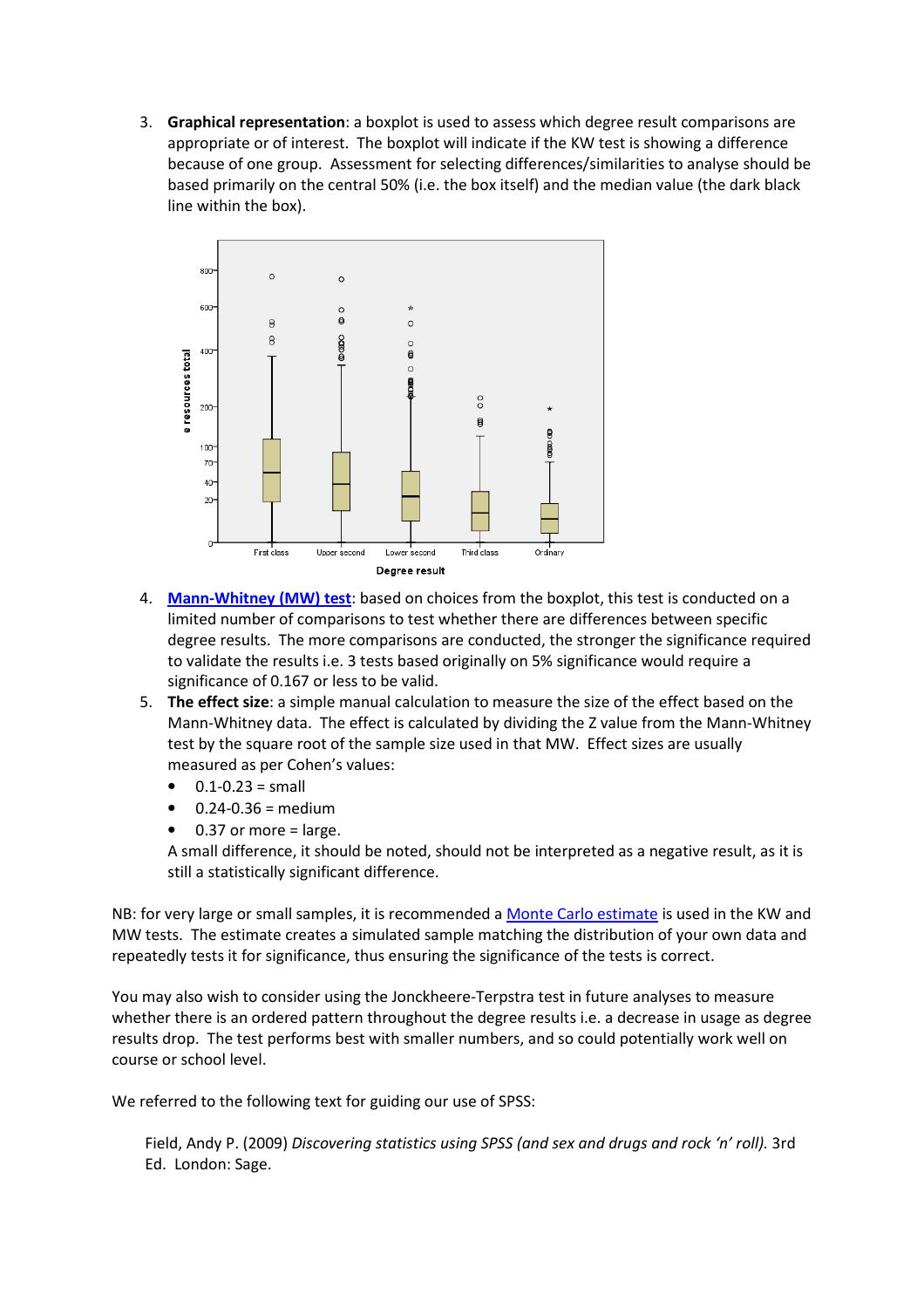#### 4. Focus groups

## Guidelines

For the purposes of LIDP, questions were designed to examine:

- How much students used the library, and whether they perceived that as different to other students they knew
- How and where they used resources, and whether they experienced any difficulties doing so
- To what extent the library fulfilled their information and learning space requirements.

The nature of these themes can be modified and added to according to resources and facilities provided, or to reflect specialised requirements at course level.

Students were asked to volunteer via email, advertising a small reimbursement for their time, which may include shopping gift vouchers or print/photocopying credits. Success in response rate and attendance will vary according to the term schedule and the size of the reimbursement, so it is advised to plan group sizes accordingly: assume that 50% of those asked will attend the group but make plans for 100%! The length of the session should be detailed in the email, and scheduled so that participants can easily fit it into their timetables and leave early if required. An hour with forthcoming students can create a substantial amount of data (on average around 15-20 sides of transcription).

Focus groups should be conducted following any ethical requirements of your institution, but should be sympathetic to the anonymity of participants throughout the recruiting, recording, transcribing and data reporting processes. Ensure attendees are clearly informed of the purposed of the group and data collection, and give them the option to leave the group and have their answers deleted at any point during, or following the group meeting. Attendees should also be provided with an information sheet detailing again the purpose of the group, with contact information for those leading the research and for at least on other member of staff so that any complaints or sensitive issues can be raised freely outside of the focus group. See Appendices 1-4.

#### Coding focus group transcripts

The coding process will depend entirely on the nature of the discussion within each group, and it is advisable to create codes and theme classification during several readings of the full set of data gathered. LIDP used a process of making notes of potential themes arising: the process creates a sometimes lengthy list of broad themes with satellite elements of more descriptive themes which can then be designated a code word. The code, or multiple codes are attached where appropriate within the transcript, for example the following statement covers a large number of themes:

Student: I like to use the library for the Macs in the silent area. I use the design software, but I like how they are near the interior design books as it makes it easy to find stuff I need if I suddenly realise I'm missing something.

The statement can be tagged with codes relating to technology use, but also to accessing library books, ease of use and/or proximity requirements. If a student repeatedly discusses a particular code several times in separate statements, it may be counted for each of those times. If time allows, further readings can be made to elaborate on the coding e.g. to draw out underlying implications from the statement (in the statement above, codes could be used to elaborate on speed of access and convenience, as well as questioning whether the silent area is chosen for proximity alone or also related to silent studying).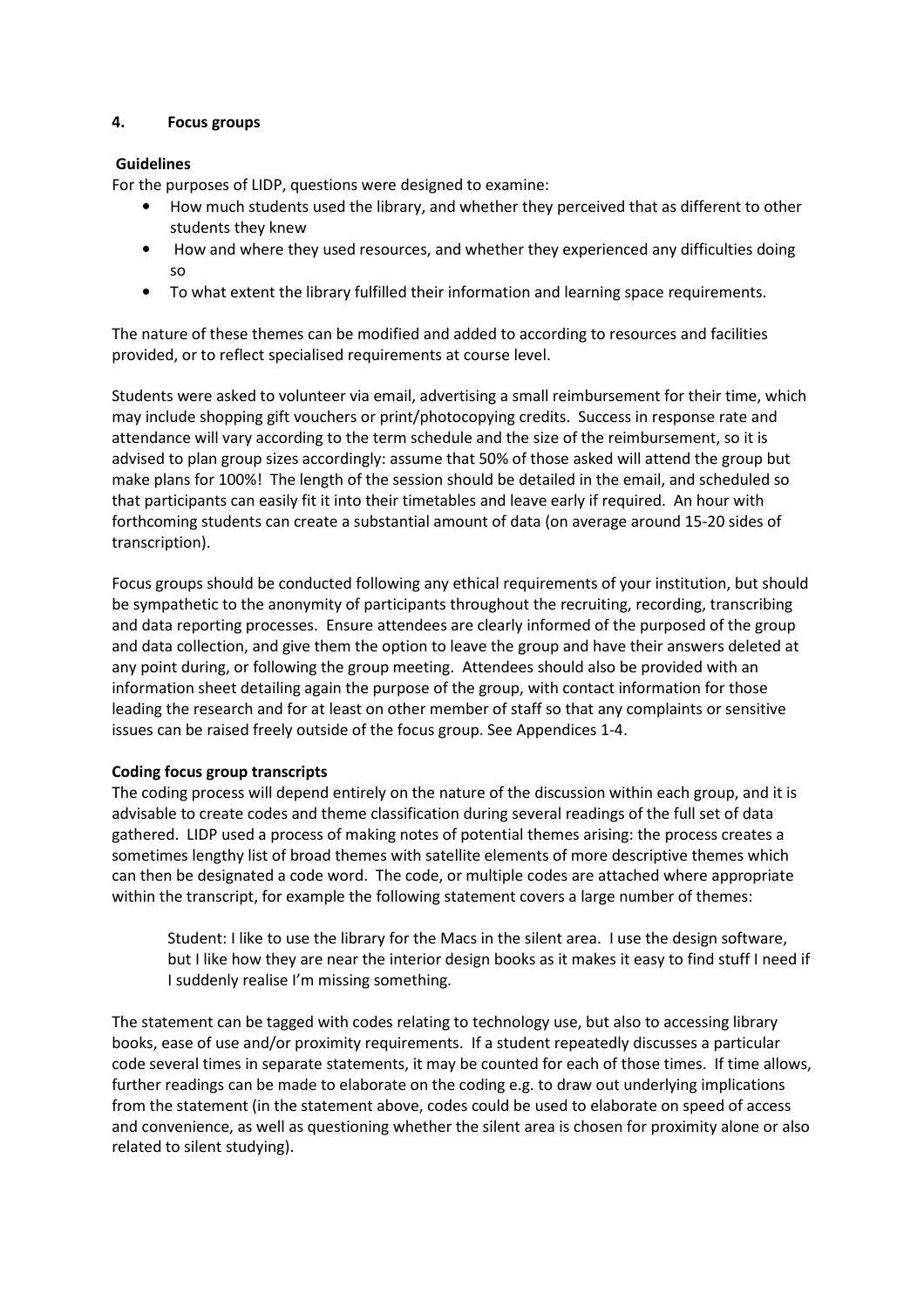Once statements are coded, they can be totalled up to discover indicators of importance to the participants, and analysed to find connections. Frequent combinations, such as those of electronic resource use and technical problems or staff support could, while not necessarily directly discussed, indicate underlying issues, in this case computing issues, a gap in information literacy teaching, or even problems with subscriptions. Issues arising in this way could be confirmed with participants if they agreed to being contacted again, or create a point of further research and discussion at a later date.

## 5. Suggested further uses for using the data collected

Throughout the project we have been considering what we would have liked to have done that fell outside of the remit of the project. We have listed a number of ideas below that could be considered in your use of the data:

- Gender and socio-economic background? Are there any effects of gender, nationality (UK, other European and international could certainly be investigated) and socio-economic background in use and attainment – this could be built into the data collection.
- What types of data are needed by library directors, e.g. for the scenario 'if budget cuts result in less resources, does attainment fall'? The **Balanced Scorecard approach could be used for** this?
- Does the library add value through better use of resources, e.g. :
	- $\circ$  Does a student who comes in with high grades leave with high grades? If so why? What do they use that makes them so successful?
	- o What if a student comes in with lower grades but achieves a higher grade on graduation after using library resources? What did they do to show this improvement?
	- o Quite often students who look to be heading for a 2nd drop to a 3rd in the final part of their course, why is this so?
	- $\circ$  What about high achievers that don't use our resources? What are they doing in order to be successful and should we be adopting what they do in our resources/literacy skills sessions?
- Is there a relationship between the data and VLE use

There are also further suggestions for using the data to target non/low users:

- Find out what students on selected 'non-low use' courses think to understand why students do not engage
- Check the amount and type of contact subject teams have had with the specific courses to compare library hours to attainment (poor attainment does not reflect negatively on the library support!)
- Use data already available to see if there is correlation across all years of the courses.
- Begin profiling by looking at reading lists
- Flesh out themes from the focus groups to identify areas for improvement
- Look for a connection between selected courses and internal survey results/NSS results
- Create a baseline questionnaire or exercise for new students to establish level of info literacy skills
- Set up new longitudinal focus groups or re-interview groups from last year to check progress of project
- Use data collected to make informed decisions on stock relocation and use of space
- Refine data collected and impact of targeted help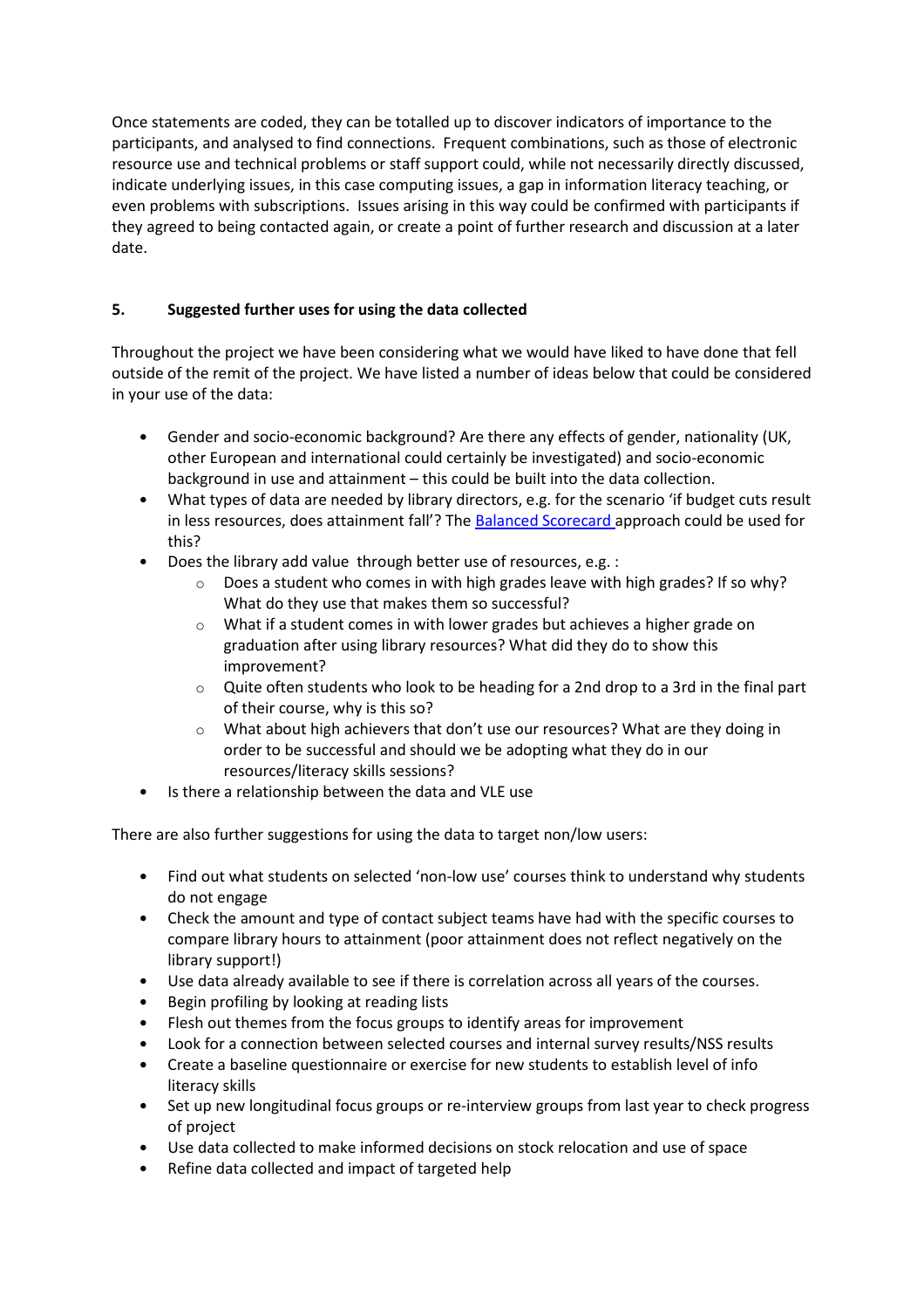## 6. Release of the Data

These notes were released to support the release of the project data under the Open Data Commons Attribution License http://opendatacommons.org/licenses/by/1.0/

If you have used this toolkit to look at your data, we ask you to share your data too, as such you may want to follow these guidelines. Please let us know and we will link to it from the project blog.

## **Background**

Each of the 8 project partners provided a set of data, based on the initial data requirements document. Not all partners were able to provide data for e-resource logins and library visits, but all were able to provide library loans data.

In order to ensure anonymity:

- 1. the 8 partners are not named in the data release, instead they have been allocated a randomly selected name (from LIB1 to LIB8)
- 2. the names of schools and/or departments at each institution have been replaced with a randomly generated ID
- 3. the year of graduation has been removed from the data
- 4. where a course had less than 30 students, the course name has been replaced with a randomly generated ID
- 5. some course names have been "generalised" in order to remove elements that may identify the institution

#### Grades

The awarded degree has been mapped to the following code:

- $A = first (1)$
- $\bullet$  B = upper second (2:1)
- $C =$  lower second (2:2)
- $\bullet$  D = third (3)
- $\bullet$  E = pass without honours

#### Library Usage

Where supplied by the project partner, the following library usage data measures are included:

- ISSUES = total number of items borrowed from the library by that student (n.b. this may include renewals)
- ERES = a measure of e-resource/database usage, e.g. total number of logins to MetaLib or Athens by that student
- VISITS = total number of times that student visited the library

#### Other Notes

- each graduate has been allocated an randomly generated unique ID
- where the course/school/department name was not supplied, it has been replaced with N/A
- where the measure of library usage was not supplied by the partner, the value is blank/empty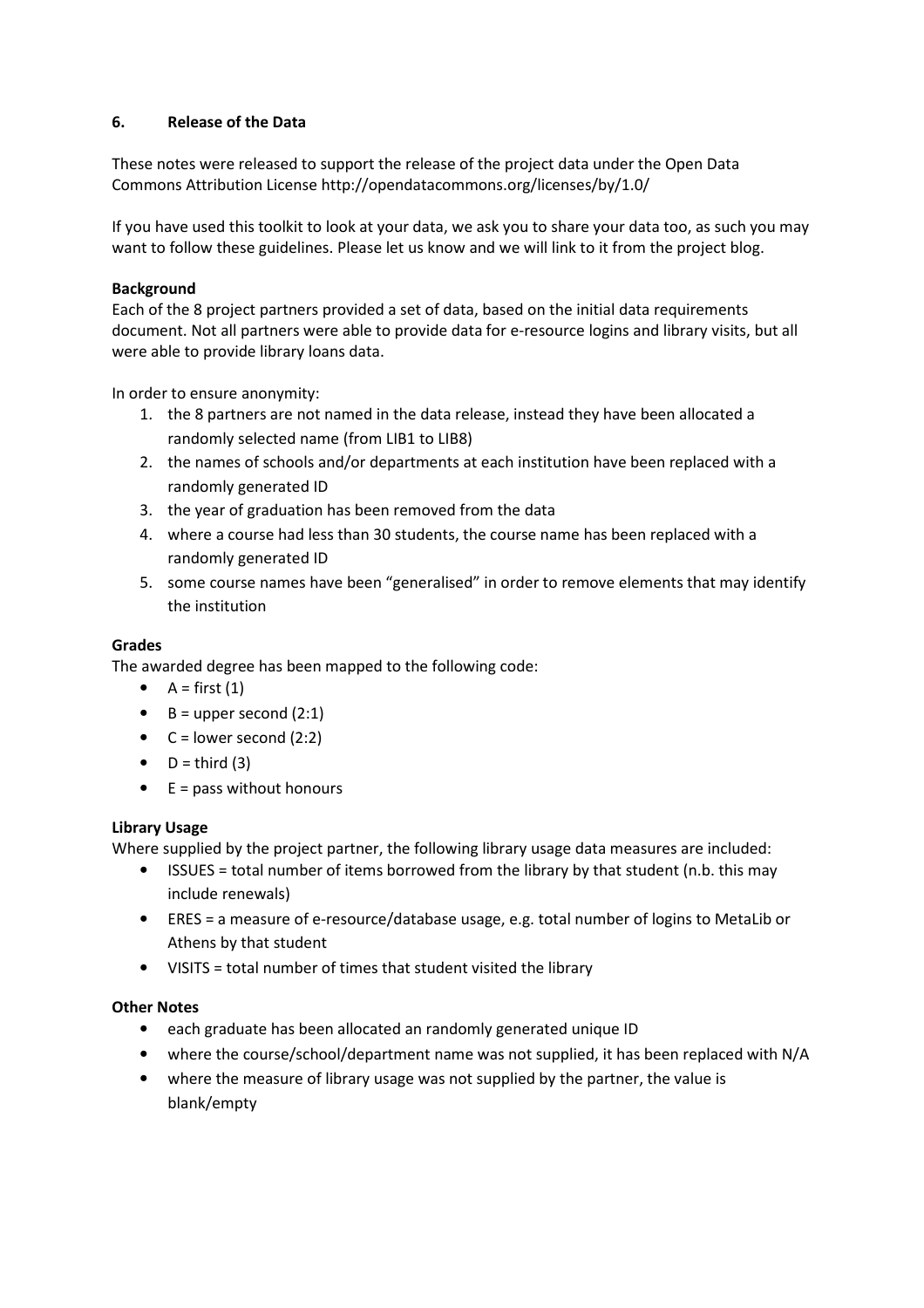#### **JISC Library Impact Data Project**

#### **Focus Group Consent Form**

I have been fully informed of the nature and aims of this research and consent to taking part in it.

I understand that I have the right to withdraw from the research at any time without giving any reason, and a right to withdraw my data if I wish.

I understand that the focus group will be recorded for transcription purposes.

I give permission to be quoted (by use of pseudonym).

I understand that the tape will be kept in secure conditions at the University of Huddersfield.

I understand that my identity will be protected by the use of pseudonym in the research report and that no information that could lead to my being identified will be included in any report or publication resulting from this research.

I understand that someone other than the researcher may transcribe my interview and that data will be analysed at a central location at the University of Huddersfield.

I understand that I can request a copy of the interview transcript and that the researcher will check that I still consent to data being used from the transcript.

| Name of participant                                                                                 |
|-----------------------------------------------------------------------------------------------------|
| Signature                                                                                           |
| Date                                                                                                |
| Name of researcher                                                                                  |
| Signature                                                                                           |
| Date                                                                                                |
| Two copies of this consent from should be completed: One copy to be retained by the participant and |

one copy to be retained by the researcher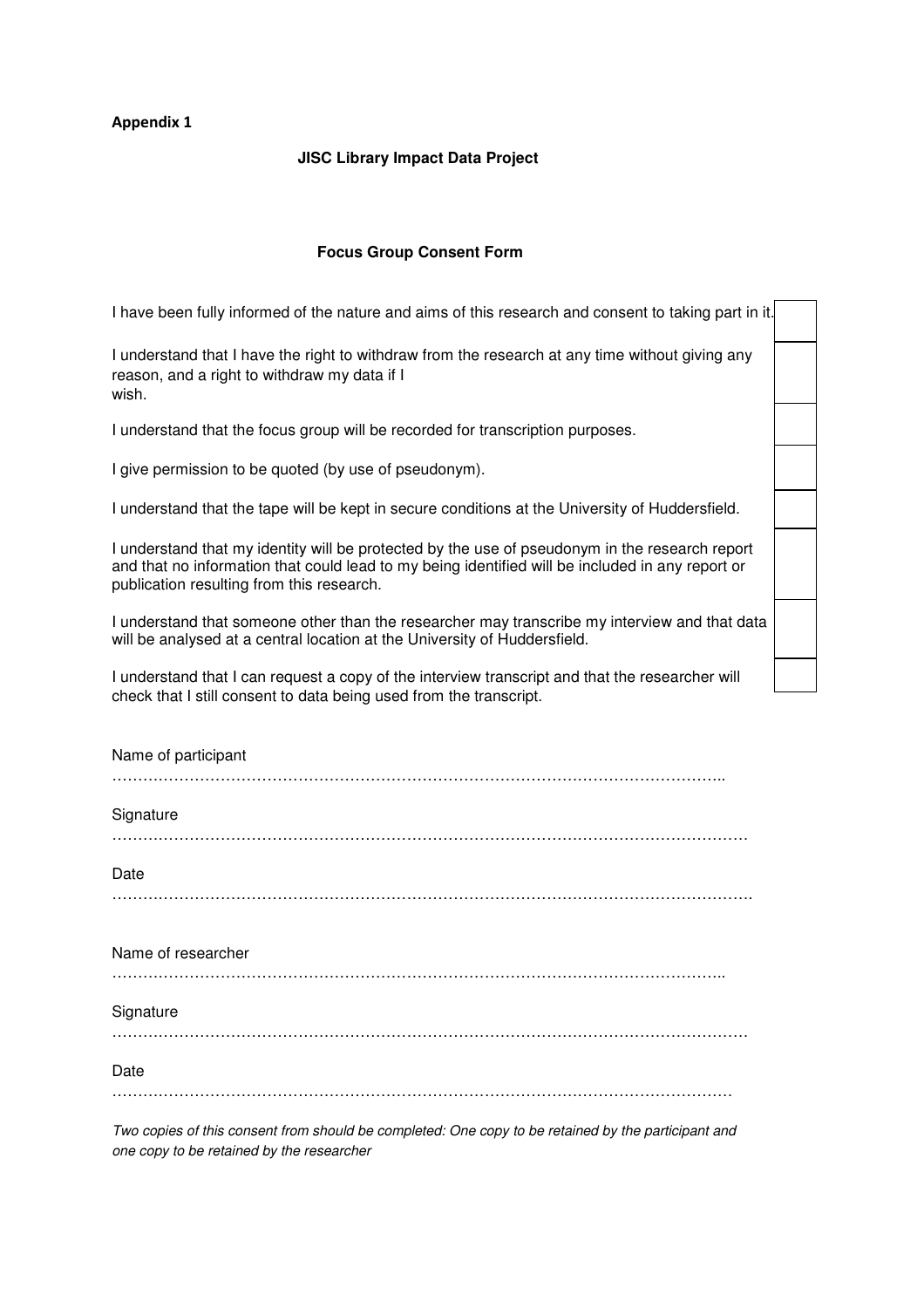## Focus Group Participant Information Sheet

## 1) Research project title and purpose

The project is called the Library Impact Data Project (LIDP), and is funded by the Joint Information Systems Committee (JISC) as part of their Activity Data strand of projects. More information about JISC and the Activity Data projects can be found here:

http://www.jisc.ac.uk/whatwedo/programmes/inf11/activitydata.aspx

LIDP aims to find a correlation between library resource usage and final degree results, with research being conducted across 8 different universities. If we prove a correlation, the results could make a big difference for the quality of services and facilities we offer students, and we can focus on why some courses have very high or very low usage of the library facilities and work to improve our provisions accordingly.

## 2) Why have I been asked to take part?

You are part of a representative sample across the university's undergraduate and postgraduate students studying at the participating institutions involved in the project.

## 3) Do I have to take part?

No. If you decide to take part and then change your mind, you can leave at any point.

## 4) What do I have to do?

You will be asked to answer a few questions about how you do or don't use library facilities and resources, such as databases and books, and then complete a quick, short survey. The focus group may take up to a maximum of 90 minutes and the survey will take approximately 5 minutes.

Please try to be as honest as possible. The research aims to find out why you chose to use or ignore various library provisions, and is not meant to be critical of your personal use in any way.

## 5) What are the possible disadvantages/benefits of taking part?

The only disadvantage should be sacrificing your time when you participate. The researchers will compensate you for your time by providing refreshments and/or printing credit (or similar).

## 6) What if something goes wrong?

If you wish to make a complaint about anything you experience throughout your involvement in the project or following results dissemination, contact the project manager …. If you feel your complaint has not been handled appropriately you can contact …

## 7) Will my data be kept confidential?

Yes – any information you provide will be kept as confidential, and anonymised so that you cannot be identified in any reports or publications. You may find you are provided with a sticker to wear at the group which identifies you as 'student A': the researcher will use this to connect the comments to each individual without jeopardising anonymity.

#### 8) Why do you need my participation?

We would like your opinions and information on how/why you use the library to help us find out why particular courses or groups of people do or don't use the library and its resources. Any patterns we find will help us to revise services, target poor usage courses and check our subscriptions to journals and databases to ensure we provide what you need for your studying. The project may also help other universities not involved project modify and adapt their own services.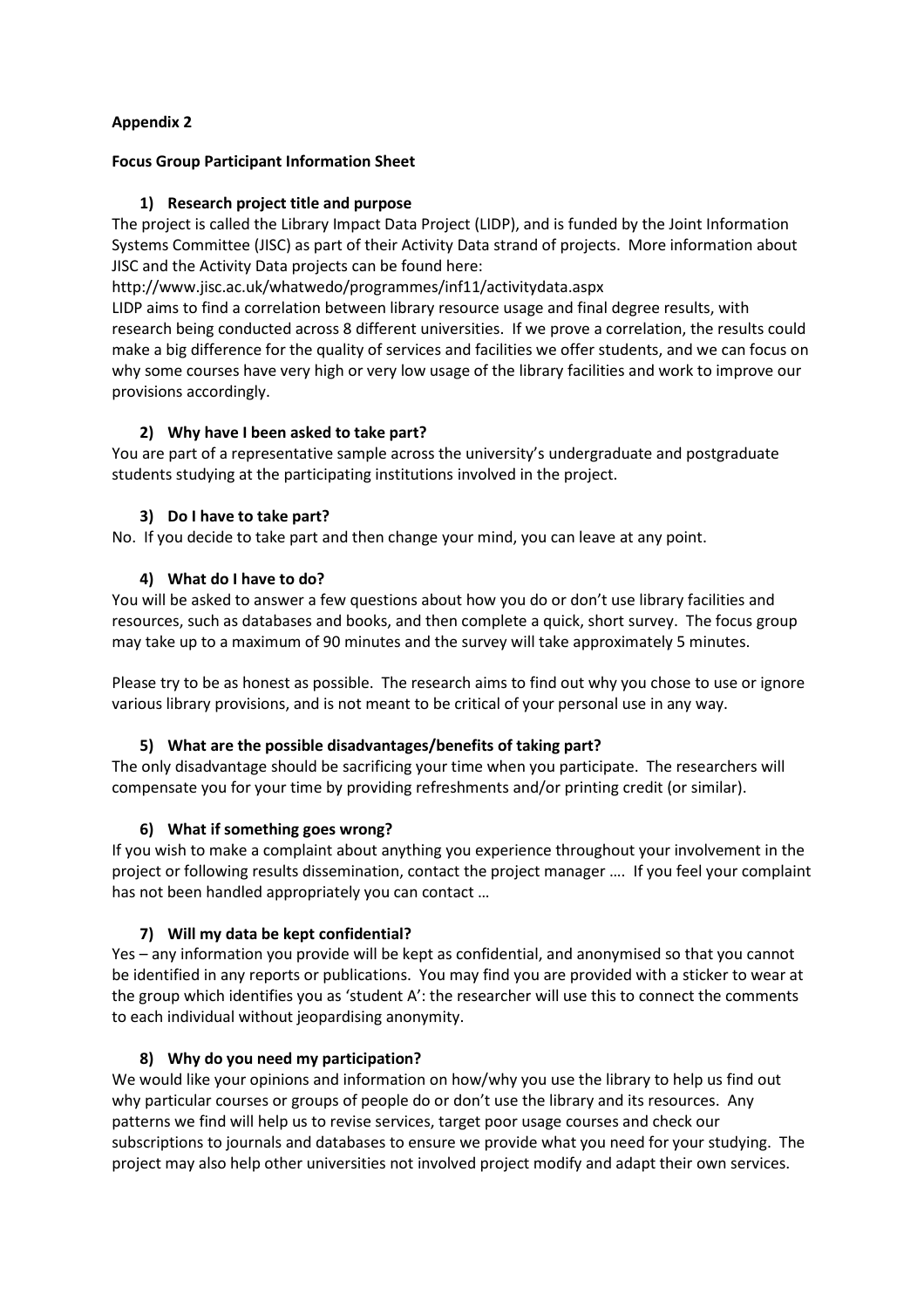## 9) What will happen to the results of the research?

The results will be disseminated via the project blog: http://library.hud.ac.uk/blogs/projects/lidp/ You will not be identifiable via the results published.

#### 10) Will I be recorded? How will the recording be used?

You may be recorded for the purposes of keeping track of the group discussion, as notes made by the researchers may not be sufficient data alone: the recording will be transcribed for analysis so that any comments you make can be used within appropriate context and will not misrepresent your library use, but you will not be identified by name (you may be referred to as, for example, student A). The recordings will not be used outside of this process without your written consent, and will not be made available to anyone outside of the project.

## 11) Contacts for further information

If you require further information, email …

Thank you for your time and participation in this research.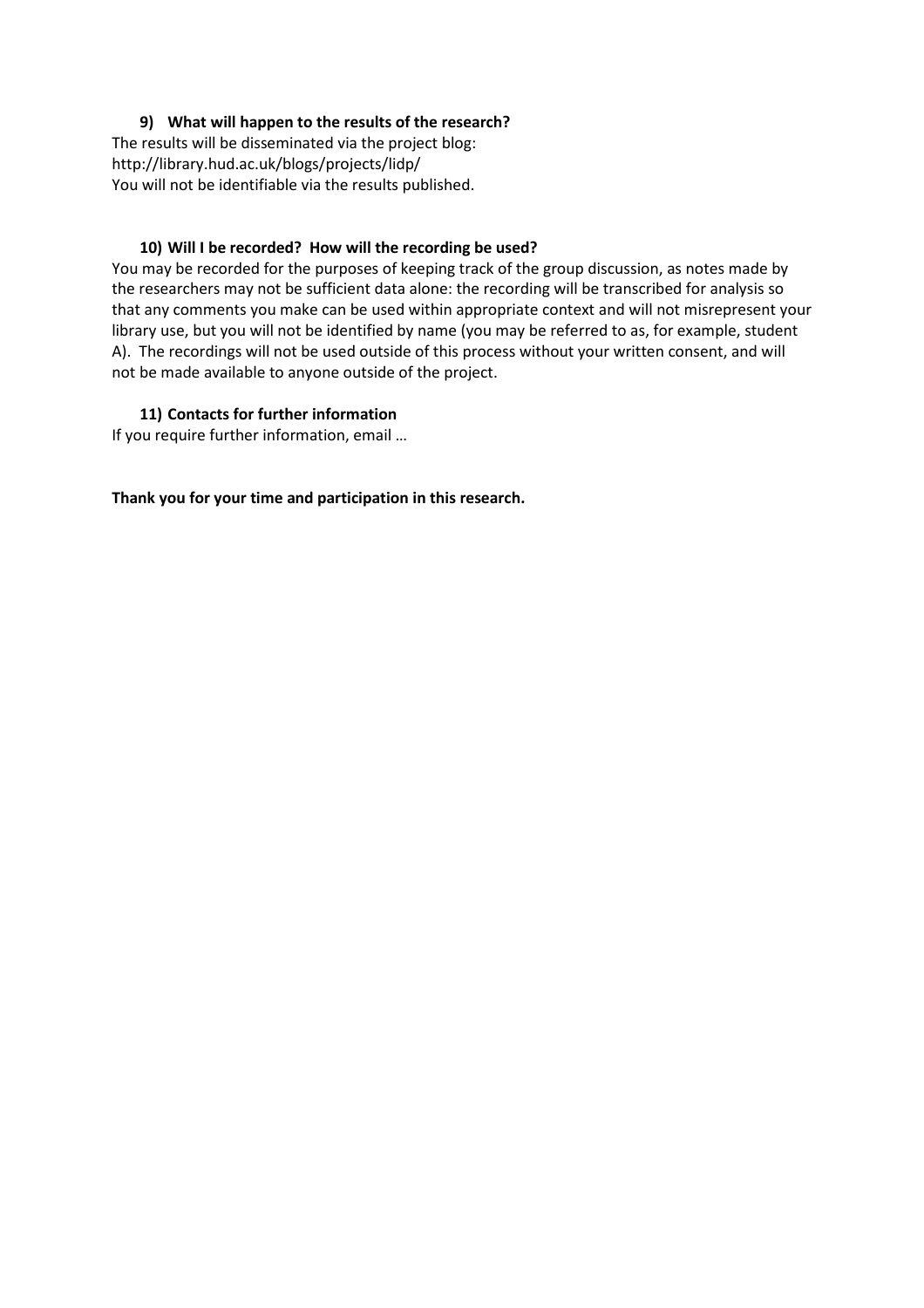## Questions for focus groups

## Preamble

Thank you for attending this focus group. The groups are designed to gather data for a research project funded by JISC (http://www.jisc.ac.uk/whatwedo/programmes/inf11/activitydata.aspx) across 8 different universities on the impact of library usage. We think library usage and final degree results may be linked. If a correlation is proven, the project could make a big difference to the part the library plays in providing a better student experience. The feedback we receive from you will contribute to us assessing how well the library provides for students throughout their course as well as why use of library facilities and resources might be high for some courses and not others. Findings will be disseminated via the project blog (the link is on the information sheet you have been provided).

You have been chosen as part of a representative sample of students across the university. Participation is voluntary: if you decide to take part you should sign a consent sheet and will be provided with an information sheet to take away with you, with contact details should you wish to complain about the process. If you decide to withdraw you can leave at any time and do not have to have or provide a reason. If you participate you will be provided with [print credit/other motivation] as compensation for your time. All information you provide us will be regarded as confidential and will be fully anonymised so that you cannot be identified in any reports or publications.

## 1. What resources do you use?

## [use the following as prompts]

- a. Books?
- b. E-books?
- c. Journals?
- d. Electronic journals?
- e. Databases?
- f. Library staff?
- 2. How often do you use the library? [prompt do you feel you use the library a lot or a little bit. Perhaps discuss in comparison to their friends to help them gauge their own usage?]
- 3. When you use e-resources, where do you use them? [e.g. at home, in classrooms, in the library etc. Prompt for why]
- 4. Where do you use library-provided resources overall? [e.g. at home, in classrooms, in the library etc. Prompt for why]
- 5. Do you ever have any difficulties using any resources?
- 6. Have you ever attended any library resource training sessions? Were they useful? [prompt for why if necessary]
- 7. Do you do any reading outside of recommended reading? If so, how do you find the information?
- 8. Did you use library facilities where you last studied? [prompts were they very different from university? Were you provided with materials/asked to purchase items or given a reading list?] – this question is to try and help us work out how experienced at searching for information the students were on arrival at university
- 9. Does working in a library help you work or make it more difficult for you? Why?

These questions will be followed by a short quick survey